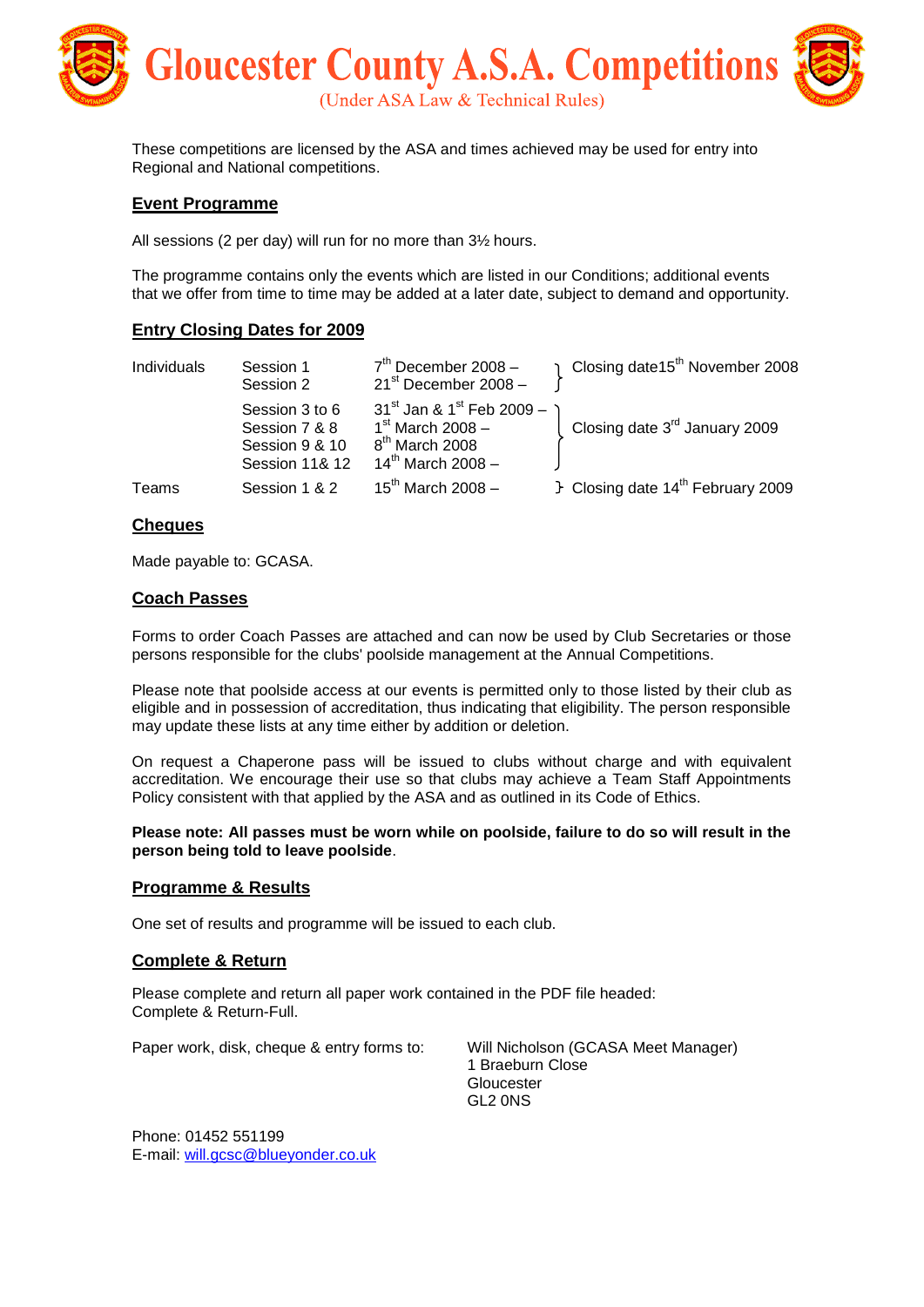

| <b>GCASA Championships 2009</b>             |                            |                          |                                     |                 |                                            |  |
|---------------------------------------------|----------------------------|--------------------------|-------------------------------------|-----------------|--------------------------------------------|--|
| <b>Date</b>                                 | Venue                      | <b>Session</b>           | <b>Events</b>                       | Warm-up         | <b>Entry closing date</b>                  |  |
| Sunday<br>7 <sup>th</sup> December 2008     | Horfield<br><b>Bristol</b> | Session 1                | 800m Free                           | $4:00$ pm       |                                            |  |
| Sunday<br>21 <sup>st</sup> December<br>2008 | GL1<br>Gloucester          | Session 2                | 1500m Free                          | $2:00$ pm       | Saturday<br>15 <sup>th</sup> November 2008 |  |
| Saturday<br>31 <sup>st</sup> January 2009   | Hutton<br>Moor             | Session 3<br>Session 4   | See<br>schedule                     | 11:30 am<br>pm  |                                            |  |
| Sunday<br>1 <sup>st</sup> February 2009     | Weston<br>Super-Mare       | Session 5<br>Session 6   | See<br>schedule                     | $8:00$ am<br>pm |                                            |  |
| Sunday<br>$1st$ March 2009                  | Horfield                   | Session 7<br>Session 8   | See<br>schedule                     | $8:00$ am<br>pm | Saturday<br>3rd January 2009               |  |
| Sunday<br>8 <sup>th</sup> March 2009        | <b>Bristol</b>             | Session 9<br>Session 10  | See<br>schedule                     | $8:00$ am<br>pm |                                            |  |
| Saturday<br>14 <sup>th</sup> March 2009     | GL1<br>Gloucester          | Session 11<br>Session 12 | See<br>schedule                     | $8:00$ am<br>pm |                                            |  |
| Sunday<br>$15^{th}$ March 2009              | GL1<br>Gloucester          | Session 13<br>Session 14 | <b>Team Swim</b><br>See<br>schedule | $8:00$ am<br>pm | Saturday<br>14 <sup>th</sup> February 2009 |  |
|                                             |                            |                          |                                     |                 |                                            |  |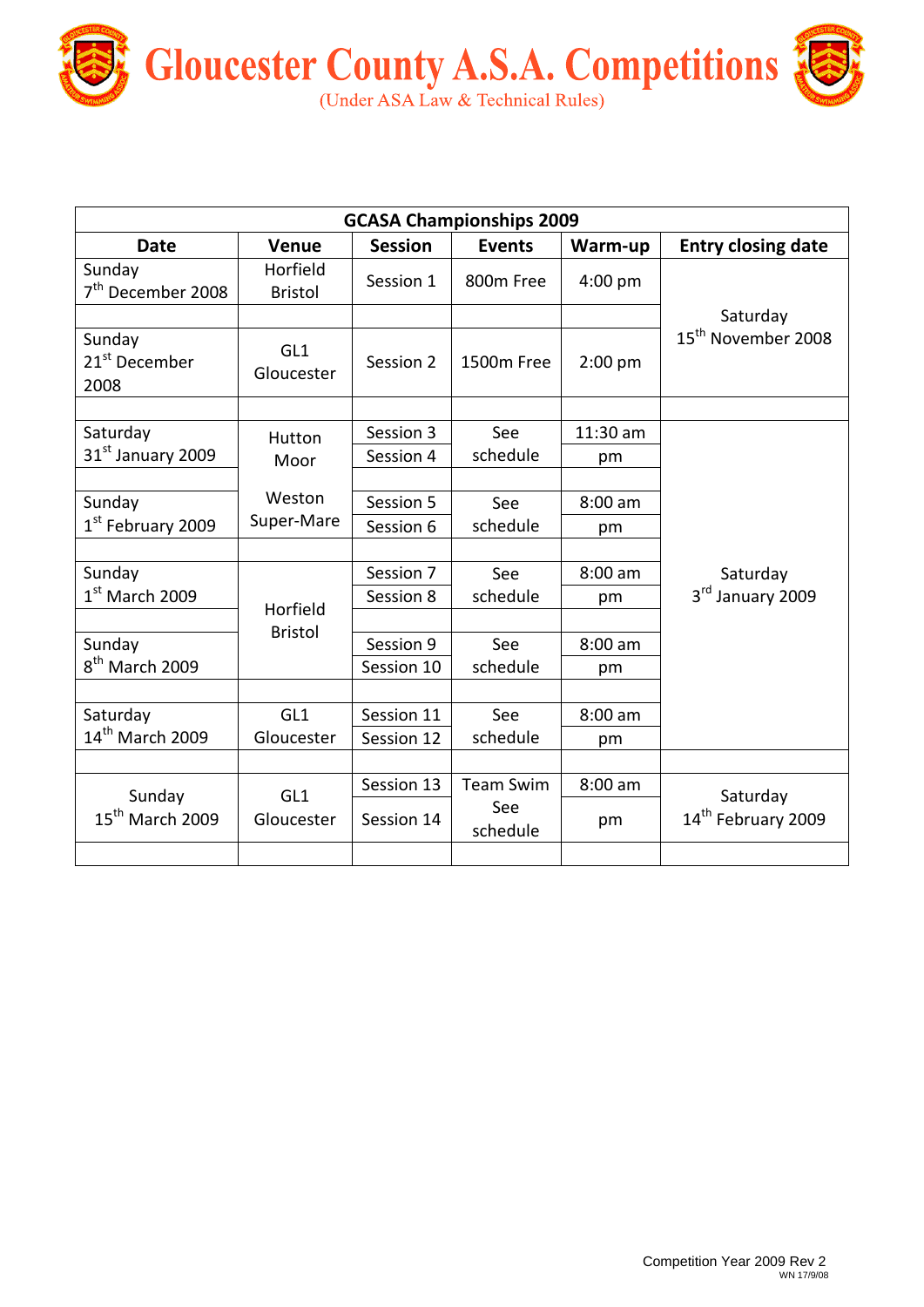

| Horfield Leisure Centre, Sunday 7th December 2008                               |              |                                                                        |                 |               |                          |
|---------------------------------------------------------------------------------|--------------|------------------------------------------------------------------------|-----------------|---------------|--------------------------|
| Session 1 (pm)                                                                  |              |                                                                        |                 |               |                          |
| 1                                                                               | <b>Boys</b>  | 12 & Over                                                              | 800m Free       |               | (HDW)                    |
| Presentations<br>2                                                              | Girls        | <b>11 &amp; Over</b>                                                   | 800m Free       |               | (HDW)                    |
| Presentations                                                                   |              |                                                                        |                 |               |                          |
|                                                                                 |              |                                                                        |                 |               |                          |
|                                                                                 |              | <b>Gloucester Leisure Centre, Sunday 21<sup>st</sup> December 2008</b> |                 |               |                          |
| Session 2 (pm)<br>3                                                             | Girls        | <b>11 &amp; Over</b>                                                   | 1500m Free      |               | (HDW)                    |
| Presentations                                                                   |              |                                                                        |                 |               |                          |
| 4                                                                               | <b>Boys</b>  | 12 & Over                                                              | 1500m Free      |               | (HDW)                    |
| Presentations                                                                   |              |                                                                        |                 |               |                          |
|                                                                                 |              | Hutton Moor Leisure Centre, Saturday 31 <sup>st</sup> January 2009     |                 |               |                          |
| Session 3 (am)                                                                  |              |                                                                        |                 |               |                          |
| 5                                                                               | <b>Boys</b>  | 13 & Over                                                              | 400m Free       |               | (HDW)                    |
| 6                                                                               | <b>Girls</b> | <b>12 &amp; Over</b>                                                   | 400m            | Free          | (HDW)                    |
| 7, 8, 9, 10                                                                     | <b>Boys</b>  | 9/10/11/12                                                             | 200m            | Fly           | (HDW)                    |
| 11, 12, 13                                                                      | Girls        | 9/10/11                                                                | 200m Fly        |               | (HDW)                    |
| 14                                                                              | <b>Boys</b>  | 13 & Over                                                              | 50 <sub>m</sub> | <b>Fly</b>    | (HDW)                    |
| 15                                                                              | Girls        | 12 & Over                                                              | 50 <sub>m</sub> | Fly           | (HDW)                    |
| Presentations                                                                   |              |                                                                        |                 |               |                          |
| 16                                                                              | Men          | 13 & Over                                                              | 50 <sub>m</sub> | Fly           | Championship             |
| 17                                                                              | Women        | <b>12 &amp; Over</b>                                                   | 50 <sub>m</sub> | Fly           | Championship             |
| Presentations                                                                   |              |                                                                        |                 |               |                          |
| Session 4 (pm)                                                                  |              |                                                                        |                 |               |                          |
| 18                                                                              | Men          | <b>13 &amp; Over</b>                                                   | 400m Free       |               | Championship             |
| 19                                                                              | Women        | 12 & Over                                                              | 400m Free       |               | Championship             |
| 20, 21, 22, 23                                                                  | <b>Boys</b>  | 9/10/11/12                                                             | 200m            | IM            | (HDW)                    |
| 24, 25, 26                                                                      | <b>Girls</b> | 9/10/11                                                                | 200m IM         |               | (HDW)                    |
| 27                                                                              | <b>Boys</b>  | 13 & Over                                                              |                 | 100m Breast   | (HDW)                    |
| 28                                                                              | Girls        | 12 & Over                                                              | 100m            | <b>Breast</b> | (HDW)                    |
| 29, 30, 31, 32                                                                  | <b>Boys</b>  | 9/10/11/12                                                             | 50 <sub>m</sub> | <b>Breast</b> | (HDW)                    |
| 33, 34, 35                                                                      | Girls        | 9/10/11                                                                | 50 <sub>m</sub> |               | Breast (HDW)             |
| Presentations                                                                   |              |                                                                        |                 |               |                          |
| 36                                                                              | Men          | 13 & Over                                                              |                 |               | 100m Breast Championship |
| 37                                                                              | Women        | 12 & Over                                                              |                 |               | 100m Breast Championship |
| Presentations                                                                   |              |                                                                        |                 |               |                          |
|                                                                                 |              |                                                                        |                 |               |                          |
| Hutton Moor Leisure Centre, Sunday 1 <sup>st</sup> March 2009<br>Session 5 (am) |              |                                                                        |                 |               |                          |
| 38                                                                              | <b>Boys</b>  | 12                                                                     | 100m Fly        |               | (HDW)                    |
| 39                                                                              | <b>Girls</b> | 11                                                                     | 100m Fly        |               | (HDW)                    |
| 40                                                                              | <b>Boys</b>  | 13 & Over                                                              | 200m IM         |               | (HDW)                    |
| 41                                                                              | Girls        | 12 & Over                                                              | 200m IM         |               | (HDW)                    |
| 42                                                                              | <b>Boys</b>  | 13 & Over                                                              | 100m Free       |               | (HDW)                    |
| 43                                                                              | Girls        | 12 & Over                                                              | 100m Free       |               | (HDW)                    |
| 44                                                                              | <b>Boys</b>  | 12                                                                     |                 | 100m Back     | (HDW)                    |
| 45                                                                              | Girls        | 11                                                                     |                 | 100m Back     | (HDW)                    |
| Presentations                                                                   |              |                                                                        |                 |               |                          |
| 46                                                                              | Men          | 13 & Over                                                              | 100m Free       |               | Championship             |
|                                                                                 |              |                                                                        |                 |               |                          |

47 Women 12 & Over 100m Free Championship

Presentations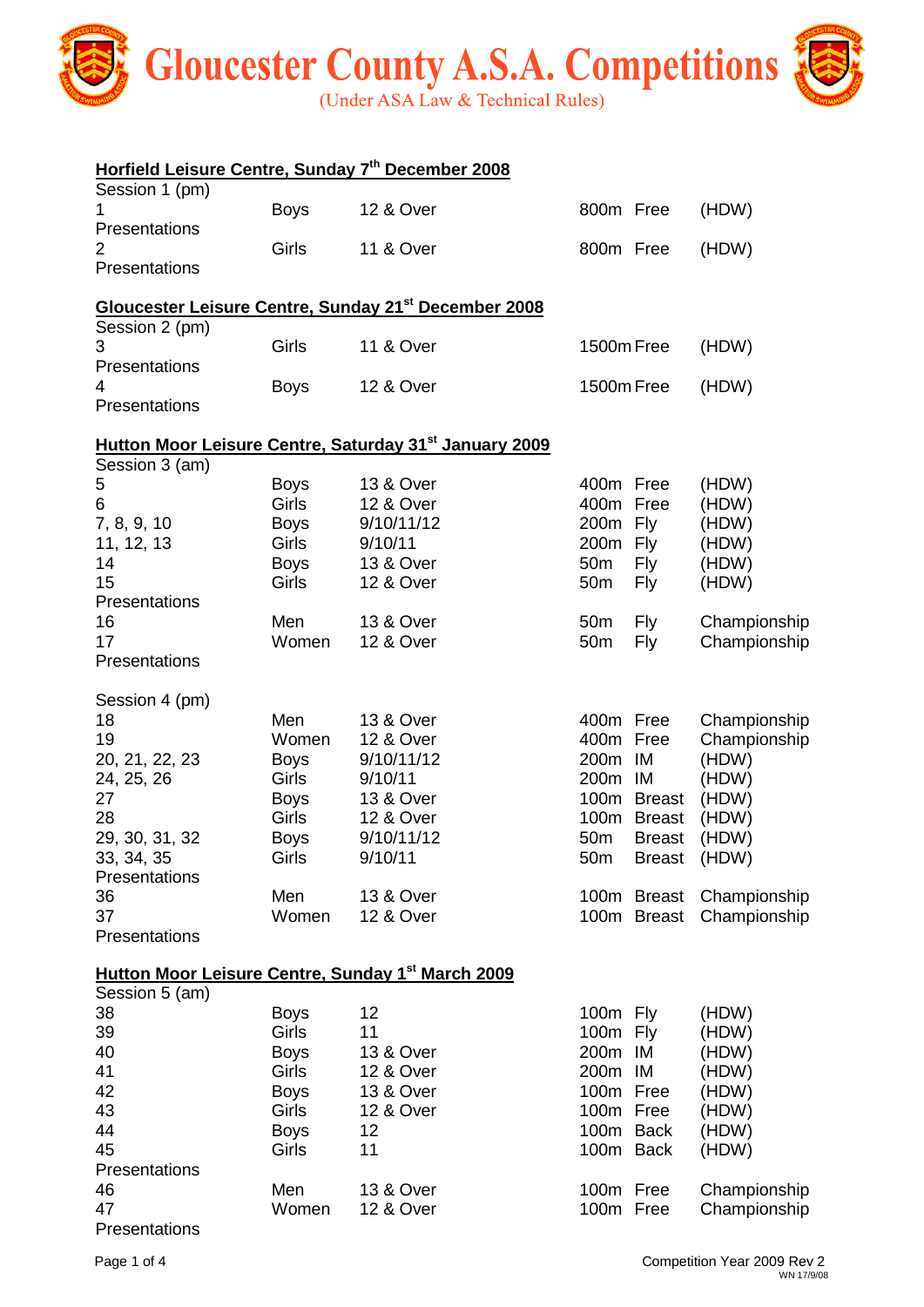| Session 6 (pm)                                             |                             |                                    |                                    |                     |                                       |
|------------------------------------------------------------|-----------------------------|------------------------------------|------------------------------------|---------------------|---------------------------------------|
| 48<br>49<br>50, 51, 52                                     | Men<br>Women<br><b>Boys</b> | 13 & Over<br>12 & Over<br>10/11/12 | 200m IM<br>200m<br>400m            | IM<br>Free          | Championship<br>Championship<br>(HDW) |
| 53, 54                                                     | <b>Girls</b>                | 10/11                              | 400m Free                          |                     | (HDW)                                 |
| 55                                                         | <b>Boys</b>                 | 13 & Over                          | 200m                               | <b>Breast</b>       | (HDW)                                 |
| 56                                                         | Girls                       | 12 & Over                          | 200m                               | <b>Breast</b>       | (HDW)                                 |
| 57, 58, 59, 60                                             | <b>Boys</b>                 | 9/10/11/12                         | 50 <sub>m</sub>                    | <b>Back</b>         | (HDW)                                 |
| 61, 62, 63<br>Presentations                                | <b>Girls</b>                | 9/10/11                            | 50 <sub>m</sub>                    | Back                | (HDW)                                 |
| 64                                                         | Men                         | 13 & Over                          |                                    | 200m Breast         | Championship                          |
| 65                                                         | Women                       | <b>12 &amp; Over</b>               | 200m                               | <b>Breast</b>       | Championship                          |
| Presentations                                              |                             |                                    |                                    |                     |                                       |
| Horfield Leisure Centre, Sunday 1 <sup>st</sup> March 2009 |                             |                                    |                                    |                     |                                       |
| Session 7 (am)                                             |                             |                                    |                                    |                     |                                       |
| 66, 67, 68, 69                                             | <b>Boys</b>                 | 9/10/11/12                         |                                    | 200m Breast         | (HDW)                                 |
| 70, 71, 72                                                 | Girls                       | 9/10/11                            | 200m                               | <b>Breast</b>       | (HDW)                                 |
| 73                                                         | <b>Boys</b>                 | 13 & Over                          | 400m                               | IM                  | (HDW)                                 |
| 74                                                         | Girls                       | 12 & Over                          | 400m                               | IM                  | (HDW)                                 |
| 75, 76, 77, 78                                             | <b>Boys</b><br>Girls        | 9/10/11/12<br>9/10/11              | 50 <sub>m</sub><br>50 <sub>m</sub> | Free                | (HDW)                                 |
| 79, 80, 81                                                 |                             | 13 & Over                          | 50 <sub>m</sub>                    | Free<br><b>Back</b> | (HDW)<br>(HDW)                        |
| 82<br>83                                                   | <b>Boys</b><br>Girls        | 12 & Over                          | 50 <sub>m</sub>                    |                     |                                       |
| Presentations                                              |                             |                                    |                                    | <b>Back</b>         | (HDW)                                 |
| 84                                                         | Men                         | 13 & Over                          | 50 <sub>m</sub>                    | <b>Back</b>         | Championship                          |
| 85                                                         | Women                       | 12 & Over                          | 50 <sub>m</sub>                    | <b>Back</b>         | Championship                          |
| Presentations                                              |                             |                                    |                                    |                     |                                       |
| Session 8 (pm)                                             |                             |                                    |                                    |                     |                                       |
| 86                                                         | Men                         | 13 & Over                          | 400m                               | IM                  | Championship                          |
| 87                                                         | Women                       | 12 & Over                          | 400m                               | IM                  | Championship                          |
| 88, 89, 90, 91                                             | <b>Boys</b>                 | 9/10/11/12                         | 100m                               | IM                  | (HDW)                                 |
| 92, 93, 94                                                 | Girls                       | 9/10/11                            | 100m                               | IM                  | (HDW)                                 |
| 95                                                         | <b>Boys</b>                 | 13 & Over                          | 200m Back                          |                     | (HDW)                                 |
| 96                                                         | Girls                       | 12 & Over                          |                                    | 200m Back           | (HDW)                                 |
| Presentations                                              |                             |                                    |                                    |                     |                                       |
| 97                                                         | Men                         | 13 & Over                          |                                    | 200m Back           | Championship                          |
| 98                                                         | Women                       | 12 & Over                          |                                    | 200m Back           | Championship                          |
| Presentations                                              |                             |                                    |                                    |                     |                                       |
| Horfield Leisure Centre, Sunday 8th March 2009             |                             |                                    |                                    |                     |                                       |
| Session 9 (am)                                             |                             |                                    |                                    |                     |                                       |
| 99, 100, 101, 102                                          | <b>Boys</b>                 | 9/10/11/12                         | 200m Back                          |                     | (HDW)                                 |
| 103, 104, 105                                              | Girls                       | 9/10/11                            | 200m Back                          |                     | (HDW)                                 |
| 106                                                        | <b>Boys</b>                 | 13 & Over                          | 200m Free                          |                     | (HDW)                                 |
| 107                                                        | Girls                       | 12 & Over                          | 200m Free                          |                     | (HDW)                                 |
| Presentations                                              |                             |                                    |                                    |                     |                                       |
| 108<br>109                                                 | <b>Boys</b><br><b>Girls</b> | 13 & Over                          | 100m Fly                           |                     | (HDW)                                 |
|                                                            |                             | 12 & Over                          | 100m Fly                           |                     | (HDW)                                 |
| Presentations<br>110                                       | Men                         | 13 & Over                          | 100m Fly                           |                     | Championship                          |
| 111                                                        | Women                       | 12 & Over                          | 100m Fly                           |                     | Championship                          |
| Presentations                                              |                             |                                    |                                    |                     |                                       |
|                                                            |                             |                                    |                                    |                     |                                       |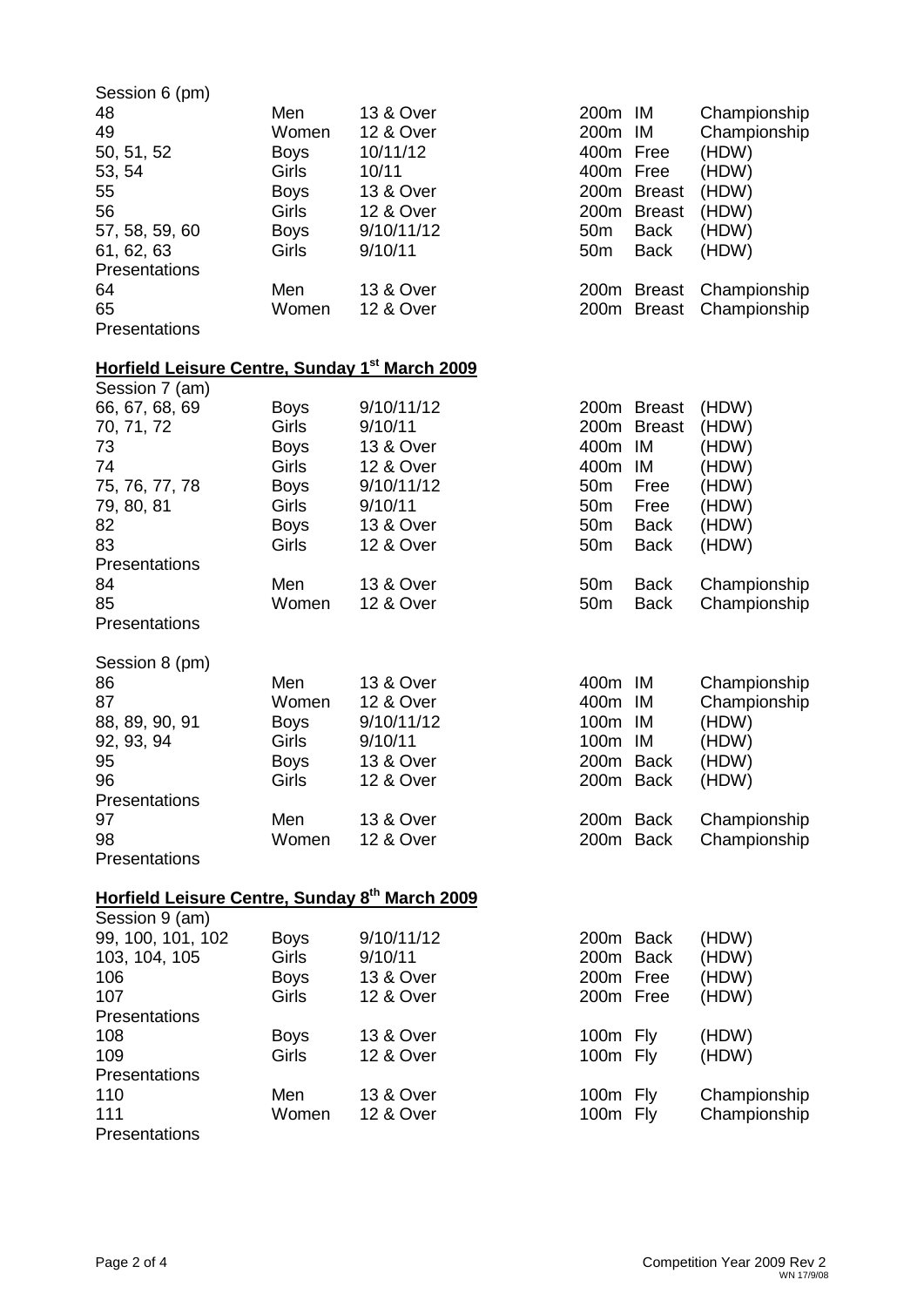| Session 10 (pm)    |             |                                                     |                  |               |              |
|--------------------|-------------|-----------------------------------------------------|------------------|---------------|--------------|
| 112                | Men         | 13 & Over                                           | 200m Free        |               | Championship |
| 113                | Women       | 12 & Over                                           | 200 <sub>m</sub> | Free          | Championship |
| 114                | <b>Boys</b> | 12                                                  |                  | 100m Breast   | (HDW)        |
| 115                | Girls       | 11                                                  |                  | 100m Breast   | (HDW)        |
| Presentations      |             |                                                     |                  |               |              |
| 116                | <b>Boys</b> | 13 & Over                                           | 100m Back        |               | (HDW)        |
| 117                | Girls       | 12 & Over                                           | 100m Back        |               | (HDW)        |
| 118                | <b>Boys</b> | 12                                                  | 100m Free        |               | (HDW)        |
| 119                | Girls       | 11                                                  | 100m Free        |               | (HDW)        |
| Presentations      |             |                                                     |                  |               |              |
| 120                | Men         | 13 & Over                                           | 100m Back        |               | Championship |
| 121                | Women       | <b>12 &amp; Over</b>                                | 100m Back        |               | Championship |
| Presentations      |             |                                                     |                  |               |              |
|                    |             |                                                     |                  |               |              |
|                    |             | Gloucester Leisure Centre, Saturday 14th March 2009 |                  |               |              |
| Session 11 (am)    |             |                                                     |                  |               |              |
| 122, 123, 124, 125 | <b>Boys</b> | 9/10/11/12                                          | 200m Free        |               | (HDW)        |
| 126, 127, 128      | Girls       | 9/10/11                                             | 200m Free        |               | (HDW)        |
| 129                | <b>Boys</b> | 13 & Over                                           | 200m             | Fly           | (HDW)        |
| 130                | Girls       | 12 & Over                                           | 200m             | Fly           | (HDW)        |
| 131, 132, 133, 134 | <b>Boys</b> | 9/10/11/12                                          | 50 <sub>m</sub>  | <b>Fly</b>    | (HDW)        |
| 135, 136, 137      | Girls       | 9/10/11                                             | 50 <sub>m</sub>  | Fly           | (HDW)        |
| 138                | <b>Boys</b> | <b>13 &amp; Over</b>                                | 100m             | ΙM            | (HDW)        |
| 139                | Girls       | 12 & Over                                           | 100m             | ΙM            | (HDW)        |
| Presentations      |             |                                                     |                  |               |              |
| 140                | Men         | 13 & Over                                           | 100m             | IM            | Championship |
| 141                | Women       | <b>12 &amp; Over</b>                                | 100m IM          |               | Championship |
| Presentations      |             |                                                     |                  |               |              |
|                    |             |                                                     |                  |               |              |
| Session 12 (pm)    |             |                                                     |                  |               |              |
| 142                | Men         | 13 & Over                                           | 200m Fly         |               | Championship |
| 143                | Women       | 12 & Over                                           | 200m             | Fly           | Championship |
| 144, 145, 146      | <b>Boys</b> | 10/11/12                                            | 400m             | IM            | (HDW)        |
| 147, 148           | Girls       | 10/11                                               | 400m             | IM            | (HDW)        |
| 149                | <b>Boys</b> | 13 & Over                                           | 50m              | <b>Breast</b> | (HDW)        |
| 150                | Girls       | 12 & Over                                           | 50 <sub>m</sub>  | <b>Breast</b> | (HDW)        |
| 151                | <b>Boys</b> | 13 & Over                                           | 50 <sub>m</sub>  | Free          | (HDW)        |
| 152                | Girls       | <b>12 &amp; Over</b>                                | 50 <sub>m</sub>  | Free          | (HDW)        |
| Presentations      |             |                                                     |                  |               |              |
| 153                | Men         | 13 & Over                                           | 50 <sub>m</sub>  | <b>Breast</b> | Championship |
| 154                | Women       | <b>12 &amp; Over</b>                                | 50 <sub>m</sub>  | <b>Breast</b> | Championship |
| Presentations      |             |                                                     |                  |               |              |
| 155                | Men         | 13 & Over                                           | 50 <sub>m</sub>  | Free          | Championship |
| 156                | Women       | 12 & Over                                           | 50 <sub>m</sub>  | Free          | Championship |
| Presentations      |             |                                                     |                  |               |              |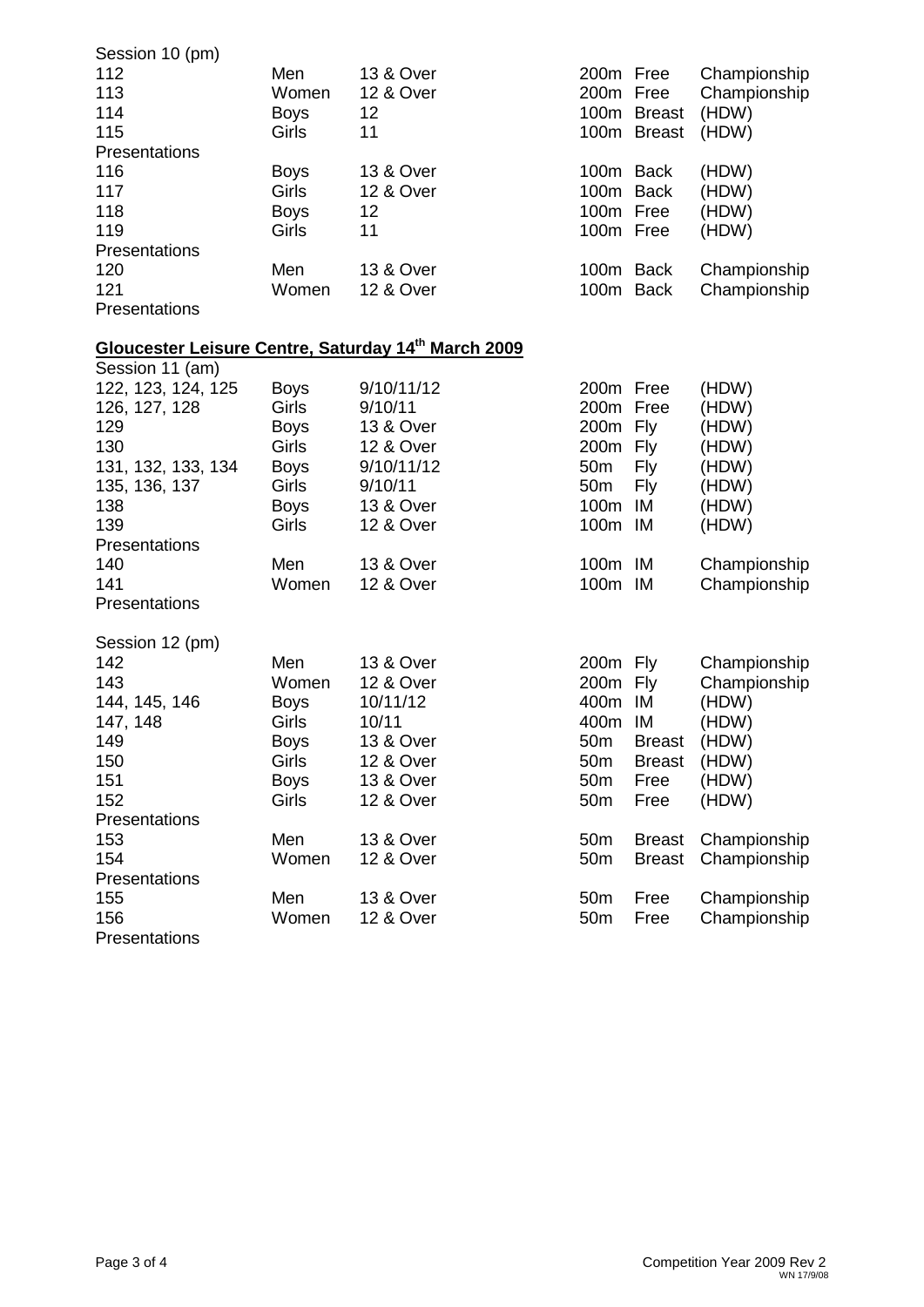### **Team Events**

# **Gloucester Leisure Centre, Sunday 15th March 2009**

| Session 1 (am) |             |           |        |                       |       |
|----------------|-------------|-----------|--------|-----------------------|-------|
| 1              | Girls       | 13/14     | 4x50m  | <b>Medley Team</b>    | Heats |
| 2              | Girls       | 15/16     | 4x50m  | <b>Freestyle Team</b> | Heats |
| 3              | <b>Boys</b> | 9/10      | 4x50m  | <b>Medley Team</b>    | Heats |
| 4              | <b>Boys</b> | 11/12     | 4x50m  | <b>Freestyle Team</b> | Heats |
| 5              | Men         | Open      | 4x100m | <b>Medley Team</b>    | Heats |
| 6              | Girls       | 13/14     | 4x50m  | <b>Freestyle Team</b> | Final |
| 7              | Girls       | 15/16     | 4x50m  | <b>Freestyle Team</b> | Final |
| 8              | <b>Boys</b> | 9/10      | 4x50m  | <b>Medley Team</b>    | Final |
| 9              | <b>Boys</b> | 11/12     | 4x50m  | <b>Freestyle Team</b> | Final |
| 10             | Men         | Open      | 4x100m | <b>Medley Team</b>    | Final |
|                |             |           |        |                       |       |
| 11             | Girls       | 13/14     | 4x50m  | <b>Freestyle Team</b> | Heats |
| 12             | Girls       | 15/16     | 4x50m  | <b>Medley Team</b>    | Heats |
| 13             | <b>Boys</b> | 9/10      | 4x50m  | Freestyle Team        | Heats |
| 14             | <b>Boys</b> | 11/12     | 4x50m  | <b>Medley Team</b>    | Heats |
| 15             | Men         | Open      | 4x100m | <b>Freestyle Team</b> | Heats |
| 16             | Girls       | 13/14     | 4x50m  | <b>Freestyle Team</b> | Final |
| 17             | Girls       | 15/16     | 4x50m  | <b>Medley Team</b>    | Final |
| 18             | <b>Boys</b> | 9/10      | 4x50m  | <b>Freestyle Team</b> | Final |
| 19             | <b>Boys</b> | 11/12     | 4x50m  | <b>Medley Team</b>    | Final |
| 20             | Men         | Open      | 4x100m | <b>Freestyle Team</b> | Final |
|                |             |           |        |                       |       |
| Session 2 (pm) |             |           |        |                       |       |
| 21             | <b>Boys</b> | 15/16     | 4x50m  | <b>Freestyle Team</b> | Heats |
| 22             | Girls       | 11/12     | 4x50m  | <b>Medley Team</b>    | Heats |
| 23             | Mixed       | 17 & Over | 4x50m  | <b>Freestyle Team</b> | Heats |
| 24             | <b>Boys</b> | 13/14     | 4x50m  | <b>Medley Team</b>    | Heats |
| 25             | Girls       | 9/10      | 4x50m  | <b>Freestyle Team</b> | Heats |
| 26             | Women       | Open      | 4x100m | <b>Medley Team</b>    | Heats |
| 27             | <b>Boys</b> | 15/16     | 4x50m  | Freestyle Team        | Final |
| 28             | Girls       | 11/12     | 4x50m  | Medley Team           | Final |
| 29             | Mixed       | 17 & Over | 4x50m  | Freestyle Team        | Final |
| 30             | <b>Boys</b> | 15/16     | 4x50m  | <b>Medley Team</b>    | Final |
| 31             | Girls       | 9/10      | 4x50m  | <b>Freestyle Team</b> | Final |
| 32             | Women       | Open      | 4x100m | <b>Medley Team</b>    | Final |
| 33             | <b>Boys</b> | 15/16     | 4x50m  | <b>Medley Team</b>    | Heats |
| 34             | Girls       | 11/12     | 4x50m  | <b>Freestyle Team</b> | Heats |
| 35             | Mixed       | 17 & Over | 4x50m  | <b>Medley Team</b>    | Heats |
| 36             | <b>Boys</b> | 13/14     | 4x50m  | Freestyle Team        | Heats |
| 37             | Girls       | 9/10      | 4x50m  | Medley Team           | Heats |
| 38             | Women       | Open      | 4x100m | <b>Freestyle Team</b> | Heats |
| 39             | <b>Boys</b> | 15/16     | 4x50m  | <b>Medley Team</b>    | Final |
| 40             | Girls       | 11/12     | 4x50m  | <b>Freestyle Team</b> | Final |
| 41             | Mixed       | 17 & Over | 4x50m  | <b>Medley Team</b>    | Final |
| 42             | <b>Boys</b> | 13/14     | 4x50m  | <b>Freestyle Team</b> | Final |
| 43             | Girls       | 9/10      | 4x50m  | <b>Medley Team</b>    | Final |
| 44             | Mixed       | Open      | 4x100m | <b>Freestyle Team</b> | Final |
|                |             |           |        |                       |       |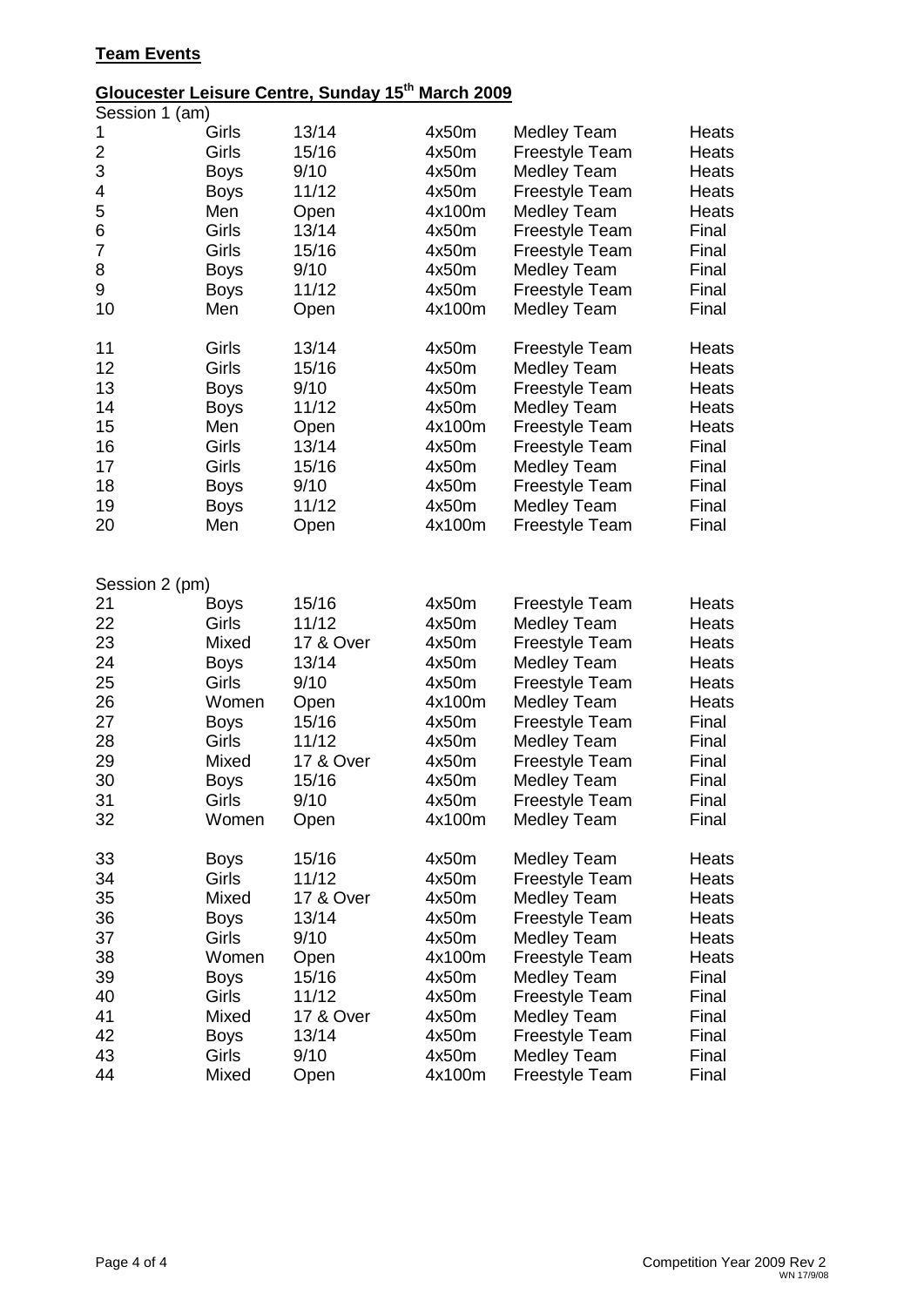

#### **GCASA CHAMPIONSHIP & AGE GROUP COMPETITIONS CONDITIONS FOR SPEEDSWIMMING COMPETITIONS**

#### **General**

- 1) All Competitions shall be staged annually under ASA Laws and ASA Technical Rules, at venues and dates agreed and published by the County Executive Committee.
- 2) Any question as to the proper interpretation**,** application of these rules and any matter relating to County Swimming Competitions not covered by these rules and not covered by ASA Law providing for Protest or Complaint and thus falling to the decision of the Promoter, shall be determined on its behalf by the Emergency Committee.
- 3) Officials shall be appointed in accordance with ASA Laws and requirements for the purpose of licensing and shall be selected by the Hon. Secretary for Swimming Officials.
- 4) All competitors shall be registered (category two) as per ASA Law.
- 5) Wherever possible the length of the course shall be 25 metres.

#### **Eligibility**

- 6) All competitions shall be open to competitors who are eligible under current ASA Laws and who are, on the closing date of entry, members of the ASA for the club they are to represent and:
	- a) Who have resided within the County (as defined in the County Constitution as published in the current ASA South West Region Handbook) for 3 continuous months immediately prior to the closing date of entry, or
	- b) Who have been born within the County (as defined above), or
	- c) Who are members of HM Forces, whose unit is affiliated under ASA Law and based within the County (as defined above) and whose name is on the books of that unit at the closing date of entry, or
	- d) Provided that they hold the longest unbroken membership of a club**,** affiliated to Gloucester County ASA for 60 days immediately prior to the closing date of entry.
	- e) The club shall be responsible for compliance with this condition and shall furnish evidence of this compliance, if requested.
- 7) All questions as to eligibility of a competitor shall be decided by the Emergency Committee**,** who shall in their absolute discretion**,** have the power to relax the residential qualification where they consider that there are sufficiently extenuating circumstances.
- 8) No swimmer**,** who shall have been a competitor in County Age Group or Championship events of another English county**,** in the year of competition**,** shall be eligible in that year.
- 9) A competitor may represent only one club in the same year of competition.
- 10) For clarification**,** a competitor is so regarded as soon as his/her entry has been received by the Meet Manager and shall cease to be a competitor only if the entry is rejected or withdrawn by written notice received by the Meet Manager, not less than 48 hours prior to the event.

#### **Year of Competition**

- 11) The year of competition is 1<sup>st</sup> April to 31<sup>st</sup> March inclusive and age grouping shall be determined as age on  $31<sup>st</sup>$  March in the year of the competition. (As an example, the competition year for 2008 runs from midnight on 31st March 2007 to midnight on  $31<sup>st</sup>$  March 2008).
- 12) All ages shall be those attained by the swimmer in the year of competition.
	- a) Swimmers may compete only in the age group for their own age including Team Events and not compete in any other age group.
	- b) No swimmer who shall not reach the age of 9yrs in the year of competition may compete in any event.
- 13) *Note*: Qualification for Regional Competitions now requires swimmers to achieve times in a licensed meet. Swimmers whose birth date falls between  $31<sup>st</sup>$  March and the age qualifying date for the Regional Competitions, will be permitted to enter the GCASA Competitions for the purpose of achieving Regional qualification. They will not be eligible for any award.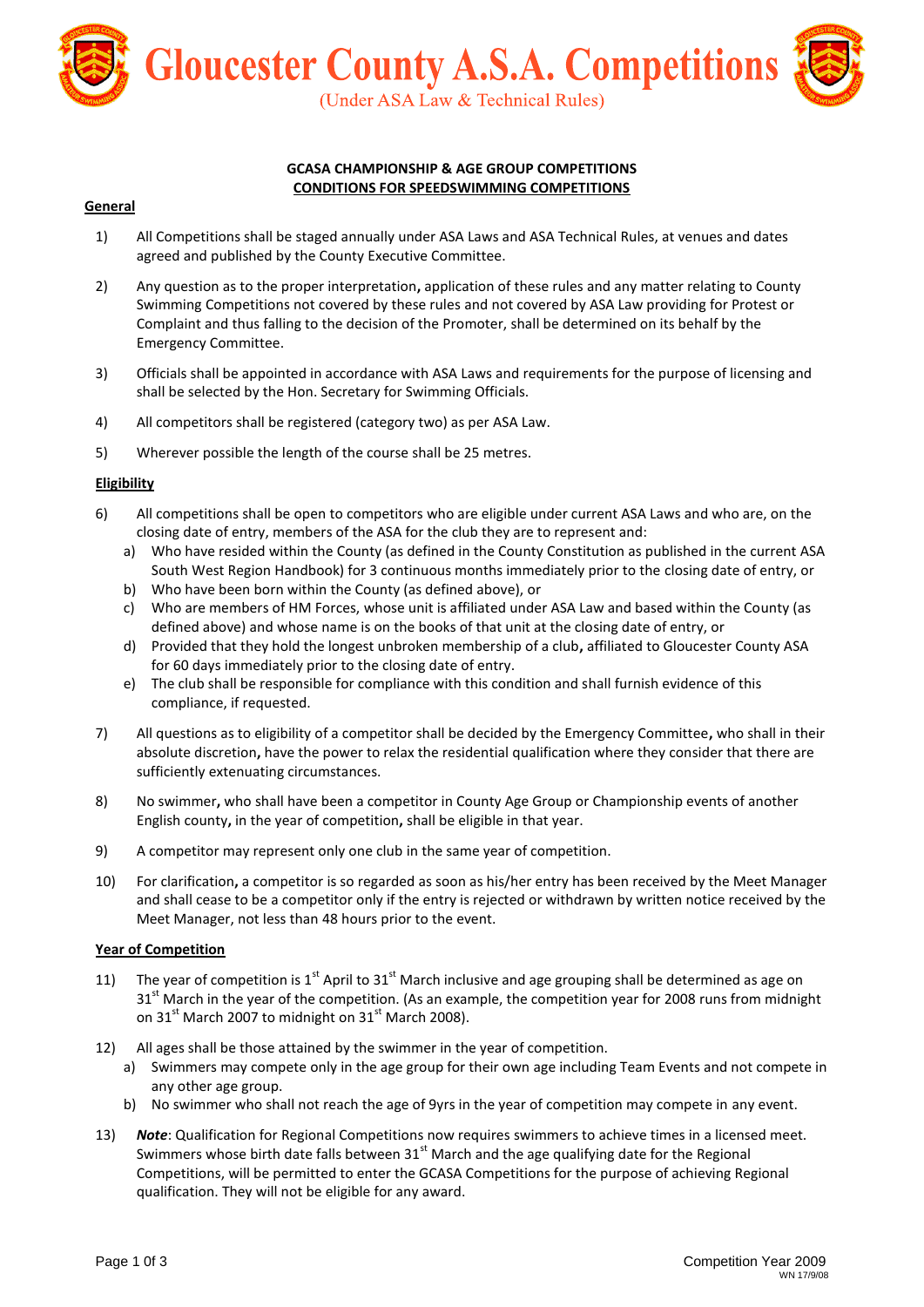#### **Entries & Seeding**

- 14) Swimmers must enter on the prescribed form, which shall be returned along with the entry disk by the swimmer's club. Entries are to be transferred by the club to a prepared disk provided by the County.
	- a) If all the information required is not given or is found to be materially incorrect and is not corrected by the closing date for entry, the entry shall be void and the entry fee forfeited.
	- b) It will be the clubs responsibility to ensure accuracy of all information provided.
- 15) Entry fees for all events shall be set by the County Executive Committee. Disk, entry forms, and correct fees must reach the Meet Manager by the date specified.
- 16) Cards will be issued for the control of entries. Cards must be posted in the box provided and by the time indicated on the card for each session, failure to do so will result in the competitor losing their right to swim.
- 17) For individual events, competitors will be accepted providing their entry time is within the relevant Qualifying Time. Qualifying Times shall be published with the Entry Conditions.
- 18) The stations of the competitors (seeded in time order i.e. slowest to fastest) shall be as follows:
	- a) In Championship Events, spearheaded on the basis of times achieved in the Age Group Event.
	- b) In Age Group Events with a single age group, spearheaded in the fastest heat.
	- c) In Age Group Events with multi age groups, cyclically seeded in the last 3 heats.
	- d) In Team events, heats shall be random and by spearheading in finals.

#### **Age-group Events**

- 19) In all Age-group Events, event placings, event and category awards for each age group shall be declared on heat times (adjusted as necessary to accord with the heat placings) and there shall be no separate Age-group final.
- 20) Events, apart from those that are 800m or over, shall be swum separately for age groups 9 to 12yrs Boys, 9 to 11yrs Girls and collectively for Boys aged 13yrs/Ov and Girls aged 12yrs/Ov.
- 21) Events 800m and over shall be swum in age groups 12/Ov for boys, 11/Ov for girls and as a separate competition i.e. will not be included in the BAGCAT schedule.
- 22) Ages for Individual Events shall be:

| Girls 9yrs/Ov  | Boys 9yrs/Ov  | 50m All Events, 100m IM & 200m All Events |
|----------------|---------------|-------------------------------------------|
| Girls 10yrs/Ov | Boys 10yrs/Ov | 400m All Events                           |
| Girls 11vrs/Ov | Boys 12yrs/Ov | 100m All Events, 800m & 1500m Free        |

#### **Championship Events**

- 23) For distances of 50m, 100m, 200m and 400m for Boys 13yrs/Ov and for Girls 12yrs/Ov a Championship shall be held.
	- a) Times achieved may not rank as Age-group Best Times and will not affect age-group placings or awards earlier determined.
- 24) Swimmers shall be selected for the Championship Event at the completion of the relevant Age-group heats, on the basis of 8 swimmers and 4 reserves. Any of these 12 swimmers unable to compete, must give notice of this to the Meet Manager within 10 minutes of the announcement of Championship allocation, whereupon the event will be reprocessed to include the reserve swimmer(s).

#### **County and Junior Champions**

- 25) A Junior Competitor shall be one who will not have reached the age of 16 years by 31 $^{\rm st}$  March in the year of competition.
- 26) Where there is a separate Championship Event, the winner will be the County Champion and the Junior Champion will be the highest placed junior.
	- a) Where there is no qualifying junior in a Championship Event, the Junior Champion will be the eligible swimmer returning the fastest time in the relevant Age-group Event.
- 27) Where there is not a separate Championship Event, e.g. 800/1500m Free, the County and Junior Champion, will be the eligible swimmer(s) returning the fastest time in the relevant Age-group event.
- 28) The County Champion will be selected from the age groups, i.e. 13/Ov boys and 12/Ov girls and the Junior Champion will be selected from the age groups, i.e. 13 to 15yrs boys and 12 to 15yrs girls.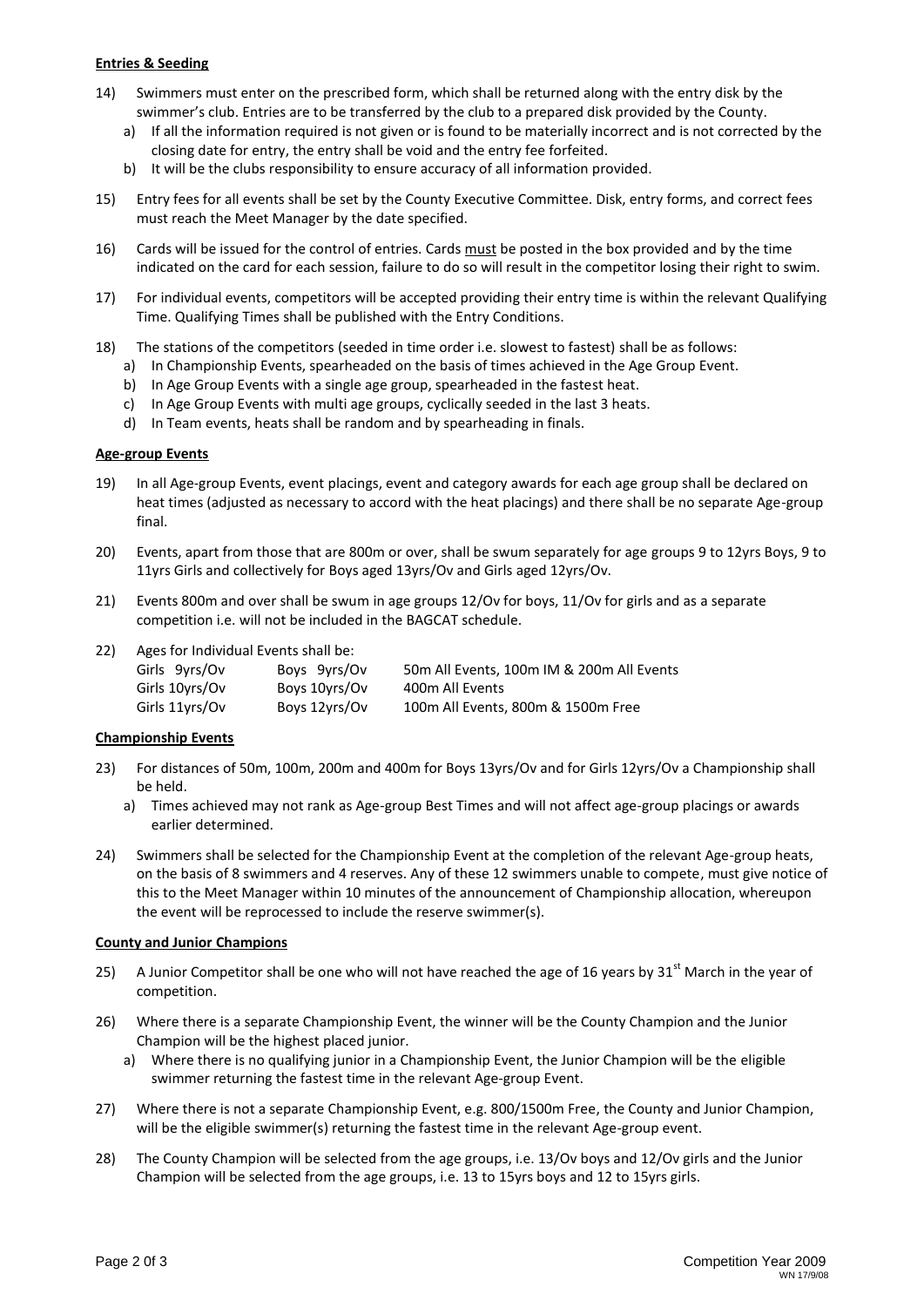#### **Team Events**

- 29) There will be an Interclub Team Events Age-group Competition, organised in heats and finals. In heats, each club may enter more than one team. The number of heats for each Team Event shall be a maximum of 4 and additional teams will be accepted to fill this number of heats after precedence has been given to first teams; likewise with further addition, precedence is given to second over third. Where the number of additional teams exceeds the spaces available to them, entry selection shall be by lot.
- 30) Events shall be swum as per programme i.e. there will be no straight finals.
- 31) In finals, the 8 fastest clubs, based upon times achieved in the heats, shall compete. (Clubs may only be represented by one team in any final)
- 32) Teams shall consist of 4 eligible swimmers from the club, each of whom shall swim the designated distance. The name, order of swim and date of birth for each swimmer shall be recorded on the event registration form by each club, which shall be handed in before the event. Any change shall be notified to the Meet Manager 20 minutes before the race commences.
	- a) Swimmers from any team disqualified in a heat are not eligible to swim in a final.
	- b) Any first leg swimmer wishing to use their time for ranking, qualification or record purposes, must inform the Referee and Meet Manager 15 minutes before the event.
- 33) All other relevant conditions for Team Events are the same as for Individual Events.
- 34) In addition to Age-group Team Events there will be Men's and Women's Championship Team Event. For these Events a club may only enter one team per event.
- 35) Age Groups for Team Events shall be: Boys & Girls – 4x50 Freestyle Team and 4x50 Medley Team 9/10yrs, 11/12yrs, 13/14yrs & 15/16yrs.

Mixed (2 Female & 2 Male) – 4x50 Freestyle Team and 4x50 Medley Team 17yrs/Ov.

Championship/Men & Women – 4x100 Freestyle Team and 4x100 Medley Team Open.

#### **Awards**

- 36) An award shall be made to the top 3 swimmers competing in a Championship Event. These awards shall be Championship –  $1^{st}$ ,  $2^{nd}$  &  $3^{rd}$ . An Award shall also be made to the County and Junior Champion.
- 37) An award shall be made to competitors who swum in the top 3 Teams in the Team Championship Finals. These awards shall be Team Championship –  $1<sup>st</sup>$ ,  $2<sup>nd</sup>$  &  $3<sup>rd</sup>$ .
- 38) An award shall be made to competitors who are placed in the first 3 places in all Age-group Individual Events.
	- a) In addition awards shall be made in Individual Events to competitors placed  $4^{th}$  to  $8^{th}$ , in the BAGCAT age groups, 9 to 13yrs girls and 9 to 14yrs boys.
	- b) Age-groups shall be: 9, 10, 11, 12, 13, 14, 15, 16 and 17yrs/Ov.
- 39) To gain an award, where applicable a swimmer must achieve the relevant Qualifying Time.
- 40) The winner of any perpetual trophy that may be awarded for an event shall provide satisfactory security to the Trophy Controller. While the winner holds such trophy, it's safekeeping shall be the sole responsibility of that winner.
	- a) Any such trophy shall be returned clean and in good condition immediately upon request from the Trophy Controller.
- 41) BAGCAT Awards: up to 8 awards per age group, male / female.
	- a) To gain a BAGCAT award, a competitor must compete successfully in all sections of the award schedule. See attached sheet.
- 42) Any swimmer or team who do not present them self, or arrange for a substitute, to receive an award during the presentations, will lose that award.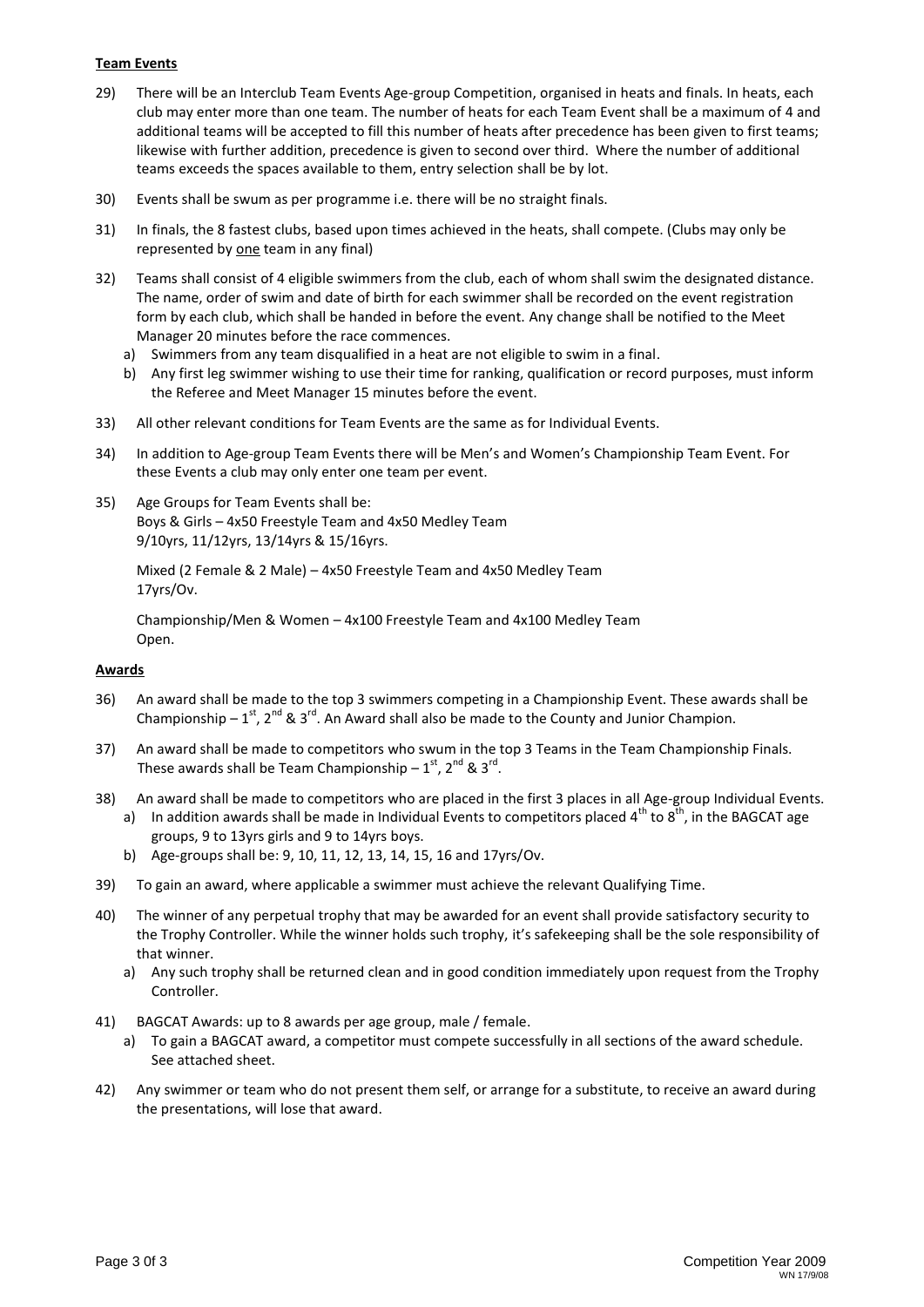

## Qualifying times for County Competitions

Based on ASASWR – BAGCATS + 15% Based on ASASWR – Youths + 10%

| <b>Boys</b>          | 9       | 10      | 11      | 12 <sub>2</sub> | 13       | 14       | $15+$    |
|----------------------|---------|---------|---------|-----------------|----------|----------|----------|
| 50 <sub>m</sub> Free | 46.75   | 40.50   | 36.50   | 35.50           | 34.00    | 32.00    | 27.75    |
| 100m Free            |         |         |         | 1:18.00         | 1:13.00  | 1:07.00  | 1:02.00  |
| 200m Free            | 3:46.00 | 3:11.00 | 2:52.00 | 2:46.00         | 2:39.00  | 2:29.00  | 2:16.00  |
| 400m Free            |         | 6:44.00 | 6:02.00 | 5:47.00         | 5:36.00  | 5:26.00  | 4:49.00  |
| 800m Free            |         |         |         | 11:47.00        | 11:07.00 | 11:07.00 | 10:27.00 |
| 1500m Free           |         |         |         | 22:20.00        | 21:21.00 | 20:43.00 | 19:26.00 |
| 50m Back             | 54.00   | 47.00   | 43.75   | 42.50           | 40.25    | 39.00    | 34.00    |
| 100m Back            |         |         |         | 1:30.00         | 1:25.00  | 1:21.00  | 1:13.00  |
| 200m Back            | 4:11.00 | 3:36.00 | 3:18.00 | 3:13.00         | 3:03.00  | 2:56.00  | 2:38.00  |
| 50m Breast           | 1:01.25 | 53.75   | 50.25   | 47.00           | 44.25    | 42.75    | 36.75    |
| 100m Breast          |         |         |         | 1:40.00         | 1:35.00  | 1:31.00  | 1:21.00  |
| 200m Breast          | 4:48.00 | 4:10.00 | 3:54.00 | 3:39.00         | 3:27.00  | 3:18.00  | 2:56.00  |
| 50m Fly              | 52.75   | 47.75   | 43.00   | 40.25           | 38.25    | 36.50    | 31.75    |
| 100m Fly             |         |         |         | 1:28.00         | 1:23.00  | 1:19.00  | 1:10.50  |
| 200m Fly             | 4:39.00 | 4:00.00 | 3:29.00 | 3:14.00         | 3:03.00  | 2:55.00  | 2:36.00  |
| 100m IM              | 1:59.50 | 1:41.50 | 1:38.50 | 1:31.50         | 1:26.00  | 1:22.00  | 1:14.00  |
| 200 <sub>m</sub> IM  | 4:17.00 | 3:36.00 | 3:26.00 | 3:11.00         | 3:01.00  | 2:53.00  | 2:41.00  |
| 400m IM              |         | 7:40.00 | 7:01.00 | 6:36.00         | 6:32.00  | 6:18.00  | 5:42.00  |

| <b>Girls</b>         | 9       | 10      | 11       | 12       | 13       | $14+$    |
|----------------------|---------|---------|----------|----------|----------|----------|
| 50 <sub>m</sub> Free | 45.00   | 41.75   | 38.25    | 36.25    | 35.25    | 31.75    |
| 100m Free            |         |         | 1:21.00  | 1:17.50  | 1:14.50  | 1:08.00  |
| 200m Free            | 3:37.00 | 3:16.00 | 2:57.00  | 2:47.00  | 2:42.00  | 2:29.00  |
| 400m Free            |         | 6:44.00 | 6:10.00  | 5:51.00  | 5:38.00  | 5:11.00  |
| 800m Free            |         |         | 12:28.00 | 11:53.00 | 11:07.00 | 10:38.00 |
| 1500m Free           |         |         | 23:58.00 | 23:35.00 | 22:26.00 | 20:43.00 |
| 50m Back             | 52.00   | 47.00   | 44.75    | 42.25    | 40.75    | 37.75    |
| 100m Back            |         |         | 1:35.50  | 1:31.00  | 1:28.00  | 1:19.00  |
| 200m Back            | 4:00.00 | 3:36.00 | 3:21.00  | 3:09.00  | 3:04.00  | 2:51.00  |
| 50m Breast           | 59.25   | 54.00   | 50.50    | 46.75    | 45.25    | 39.75    |
| 100m Breast          |         |         | 1:47.50  | 1:42.00  | 1:38.50  | 1:33.00  |
| 200m Breast          | 4:35.00 | 4:10.00 | 3:52.00  | 3:33.00  | 3:27.00  | 3:11.00  |
| 50m Fly              | 51.00   | 47.75   | 43.25    | 40.25    | 39.75    | 34.75    |
| 100m Fly             |         |         | 1:33.50  | 1:29.50  | 1:26.50  | 1:17.00  |
| 200m Fly             | 4:29.00 | 4:00.00 | 3:29.00  | 3:12.00  | 3:10.00  | 2:49.00  |
| 100m IM              | 1:55.50 | 1:42.50 | 1:35.50  | 1:32.00  | 1:28.50  | 1:21.50  |
| 200m IM              | 4:05.00 | 3:36.00 | 3:21.00  | 3:12.00  | 3:06.00  | 2:55.00  |
| 400m IM              |         | 7:40.00 | 7:16.00  | 6:56.00  | 6:44.00  | 6:07.00  |